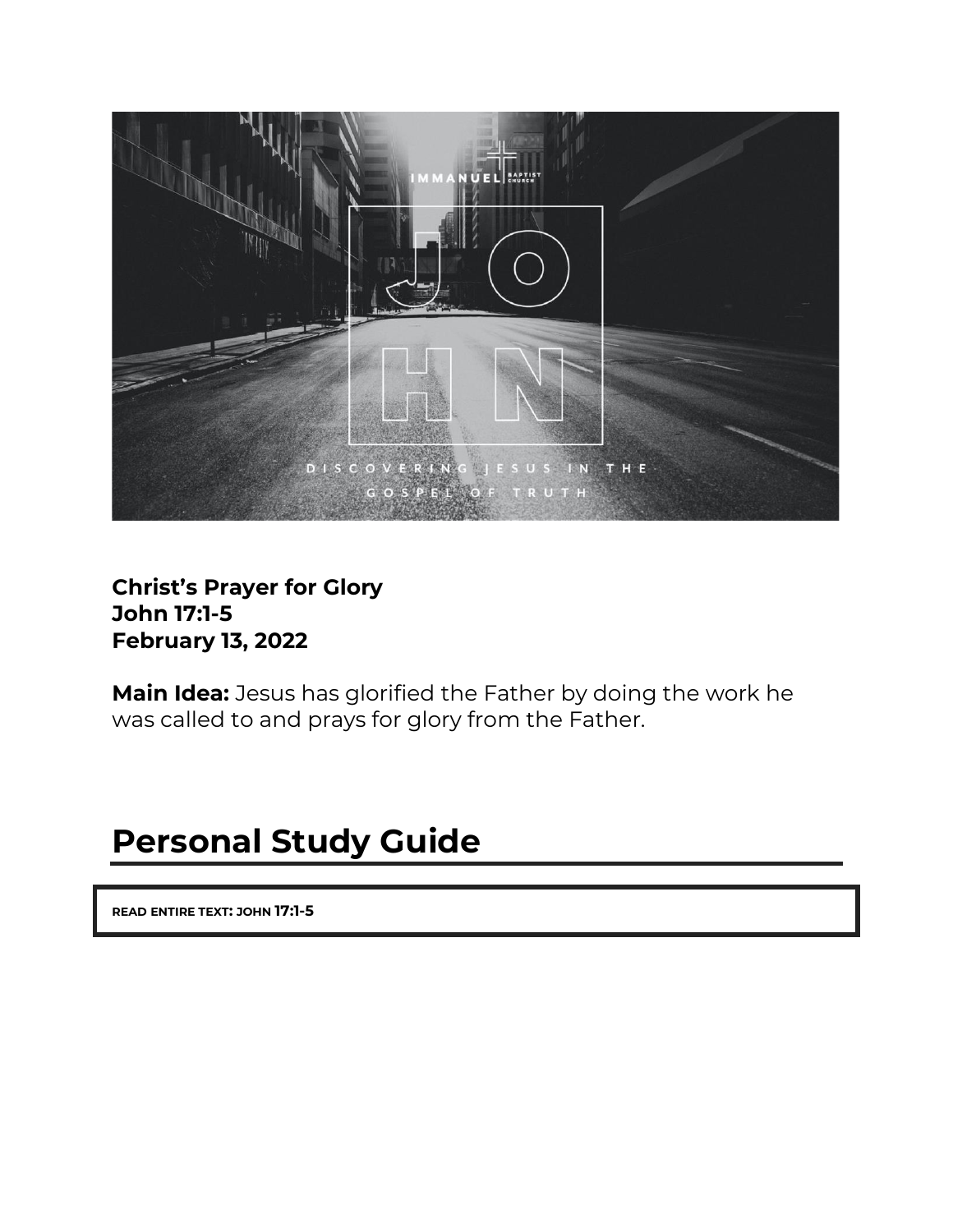- 1. Who is discussed in this passage?
- 2. What key themes or repeated words do you find in the text?
- 3. What questions do you have about the text?
- 4. Is there anything surprising to you in this text?

### **Explain – What does this mean?**

Jesus has just finished teaching the disciples in the Upper Room, having told them that his hour has come and that though they will face hardship, he has "overcome the world" (John 16:33). Now, he turns his attention to the Father in prayer.

In today's passage, he discusses two ideas: **glory and eternal life**.

- 1. In verses 1,4, and 5, Jesus discusses glory. How does glory move between Father and Son?
- 2. Jesus says in verse 4 that he glorified the Father on earth by doing the work the Father gave him. What events remain between this statement and Jesus being glorified in resurrection? (Read John 18-19 as a reminder of these events.)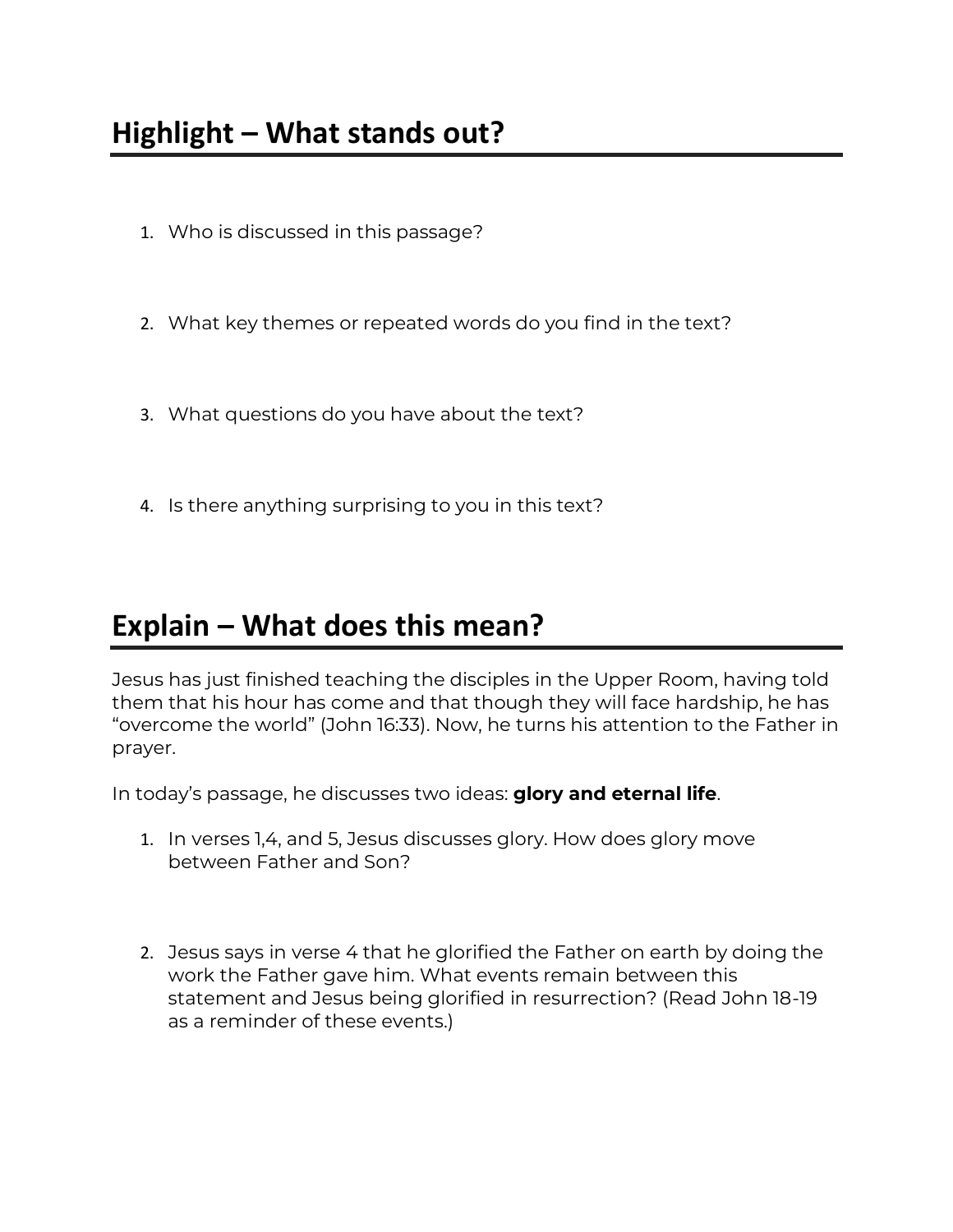3. Now, look up Matthew 26:39, Philippians 2:8, and Romans 5:18. How is Jesus able to endure the difficulties discusses in question 2?

Let's turn our attention to eternal life.

- 4. In verse 2, Jesus states that God the Father has "given him authority over all flesh, to give eternal life to all whom" the Father had given him. In verse 3, what does he say eternal life is?
- 5. How do we know God? Read John 1:12, 14:7, and 20:31.

## **Apply – How does this change me?**

- 1. If eternal life is knowing God, what does that imply about your life? How should it affect how you live?
- 2. Think back to question 3 in the Explain section. Where in your life are you holding back in obedience? Is there sin in your life you need to repent of?
- 3. Revelation 3:21 says, "The one who conquers, I will grant him to sit with me on my throne, as I also conquered and sat down with my Father on his throne." How do these words bolster your faith and encourage you toward obedience?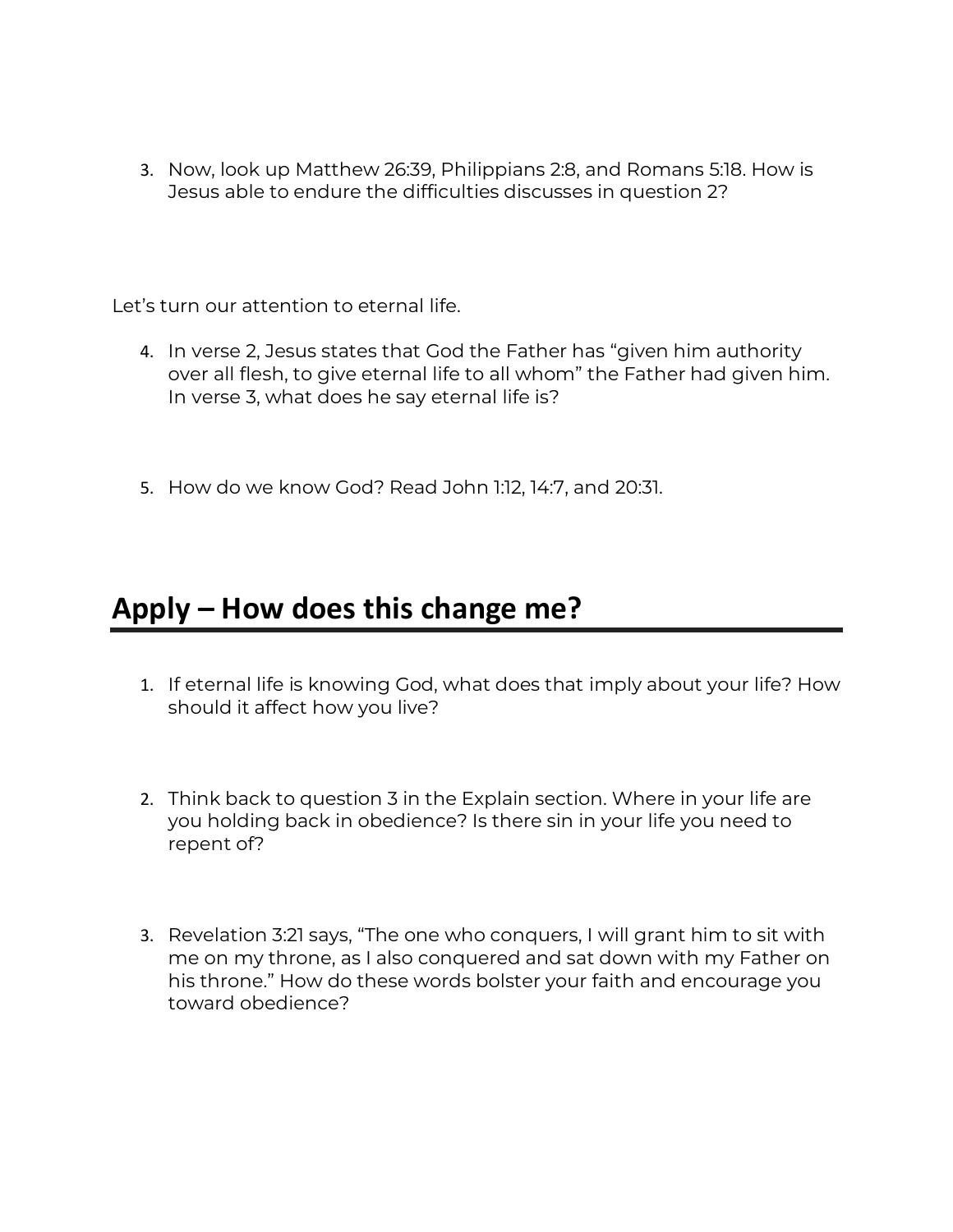### **Respond – What's my next step?**

- 1. What practices in your life help you know God and to know him more?
- 2. Pray for our church, that we would collectively and individually grow in obedience and Christlikeness.

### **Commentary**

#### **TAKEN FROM THE GOSPEL ACCORDING TO JOHN BY D.A. CARSON**

#### **THE PRAYER OF JESUS (17:1–26)**

This prayer is not free-standing; it is intimately connected by themes and linkwords with the discourse that precedes it (chs. 14–16), as even the first words of 17:1 ('After Jesus said this …') intimate. Indeed, there is ample evidence that prayers of one sort or another were frequently connected with 'farewell discourses' in the ancient world, both in Jewish and in hellenistic literature (*e.g.* Gn. 49; Dt. 32–33; *Jubilees* 22:7–23). What is unique about this prayer rests neither on form nor on literary associations but on him who offers it, and when. He is the incarnate Son of God, and he is returning to his Father by the route of a desperately shameful and painful death. He prays that the course on which he is embarked will bring glory to his Father, and that his followers, in consequence of his own death and exaltation, will be preserved *from* evil and *for* the priceless privilege of seeing Jesus' glory, all the while imitating in their own relationship the reciprocity of love displayed by the Father and the Son.

In some respects the prayer is a summary of the entire Fourth Gospel to this point. Its principal themes include Jesus' obedience to his Father, the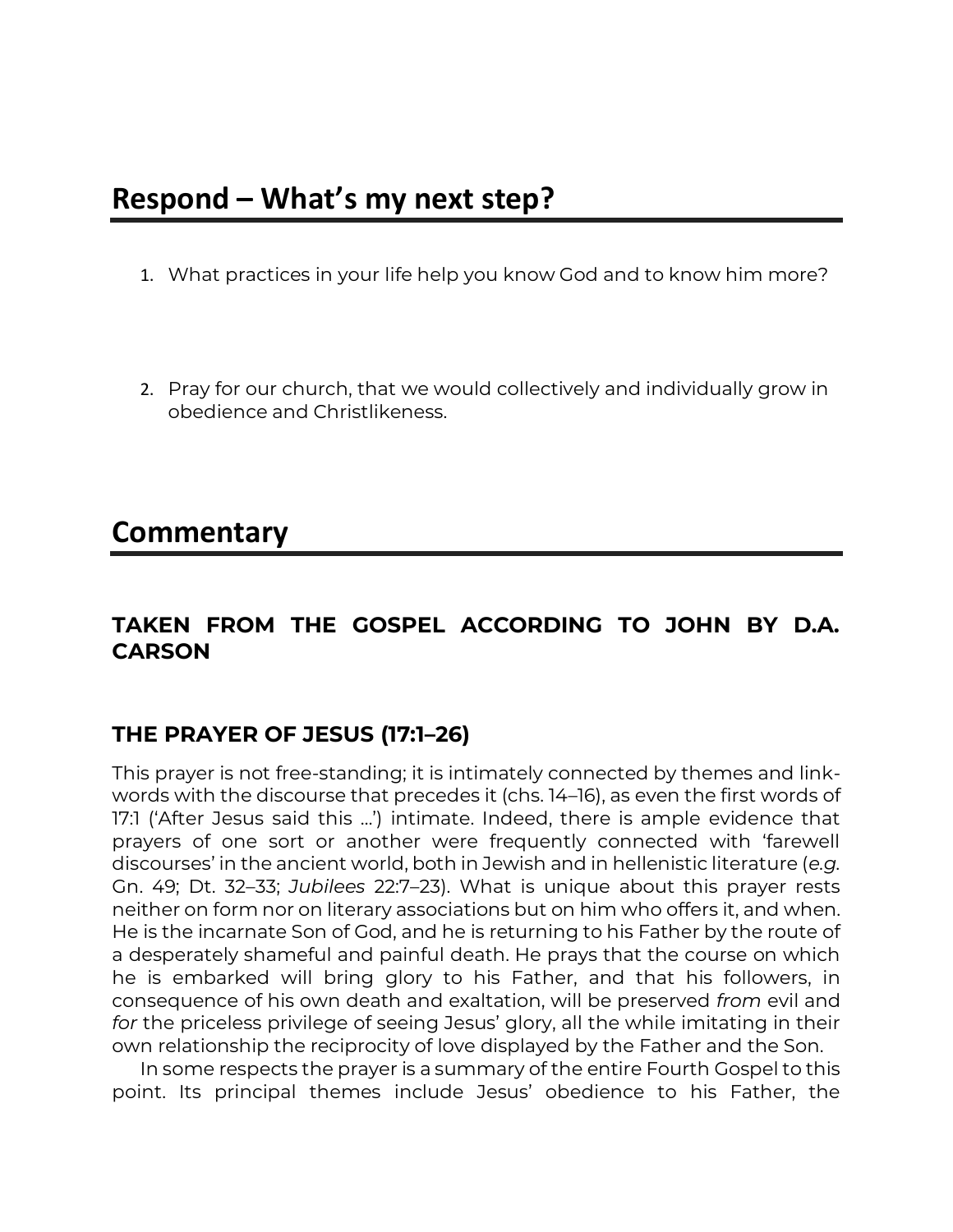glorification of his Father through his death/exaltation, the revelation of God in Christ Jesus, the choosing of the disciples out of the world, their mission to the world, their unity modelled on the unity of the Father and the Son, and their final destiny in the presence of the Father and the Son. To cast this summary in the form of a prayer is not only to anticipate Jesus' being 'lifted up' on the cross, but to contribute to the climax of the movement that brings Christ back to God—one of the central themes of the farewell discourse (*cf.* Dodd, *IFG*, pp. 419–420).

This is one of the features of John 17 that makes Käsemann's influential study of it so anomalous. Käsemann not only argues that John's Christology is profoundly docetic—a view adequately criticized elsewhere—but that John has no theology of the death of Jesus. One is reminded of Martin Kähler's famous epigram describing Mark's Gospel: 'a passion story with a detailed introduction'. H. Thyen not only thinks that the same could be said of John, but argues that from the beginning to the end the Fourth Gospel portrays Jesus' passion as God's action in him.<sup>3</sup> In this light, John 17 is part of the crescendo to which such passages as 1:29, 34; 3:14–15; 6:51–58; 10:11; 11:49–52; 13:8 have been building, a crescendo that is climaxed in chs. 18–20 in the passion and triumph of Jesus the Messiah.

The Synoptic Evangelists, especially Luke, mention Jesus' prayers fairly often (Mt. 14:23; 19:13; 26:36–44; 27:46; Mk. 1:35; 6:46; 14:32–39; 15:34; Lk. 3:21; 5:16; 6:12; 9:18, 28–29; 11:1; 22:41–45; 23:46), but, apart from the so-called 'Lord's Prayer' (Mt. 6:9–13; Lk. 11:2–4–better thought of as the disciples' prayer, taught by the Lord), only rarely is the content of the prayers reported. These have to do with his passion: the prayers of Gethsemane and the cross. In the Fourth Gospel, there are two recorded prayers of Jesus in addition to the one before us. The first is at the tomb of Lazarus (11:41–42). Though a prayer, it was constructed with the needs of the people who heard it in mind ('but I said this for the benefit of the people standing here', 11:42). Something similar can be said about the prayers in John 12:27–28 and John 17: each is rightly labelled a prayer, but is at once petition, proclamation, even revelation.

The relation of John 17 to the Synoptic reports of Jesus' anguished praying in Gethsemane is disputed. Fenton (p. 172) points out that the Synoptic descriptions of Jesus' prayers in Gethsemane (Mt. 26:36–44; Mk. 14:32–39; Lk. 22:41–45) focus on Jesus' obedience ('Yet not what I will, but what you will'), and especially on the suffering and personal cost to Jesus. His tears, sweat like drops of blood, and prolonged agonizing all contribute to the portrait. By contrast, although John 17 maintains the theme of Jesus' obedience (*e.g.* v. 4, 'I have brought you glory on earth by completing the work you gave me to do'), it yields no hint of suffering, personal agony or physical pain. Brown (2. 748) so strongly emphasizes these and other differences that any genuine reconciliation between Gethsemane and John 17 at first glance seems exceedingly difficult.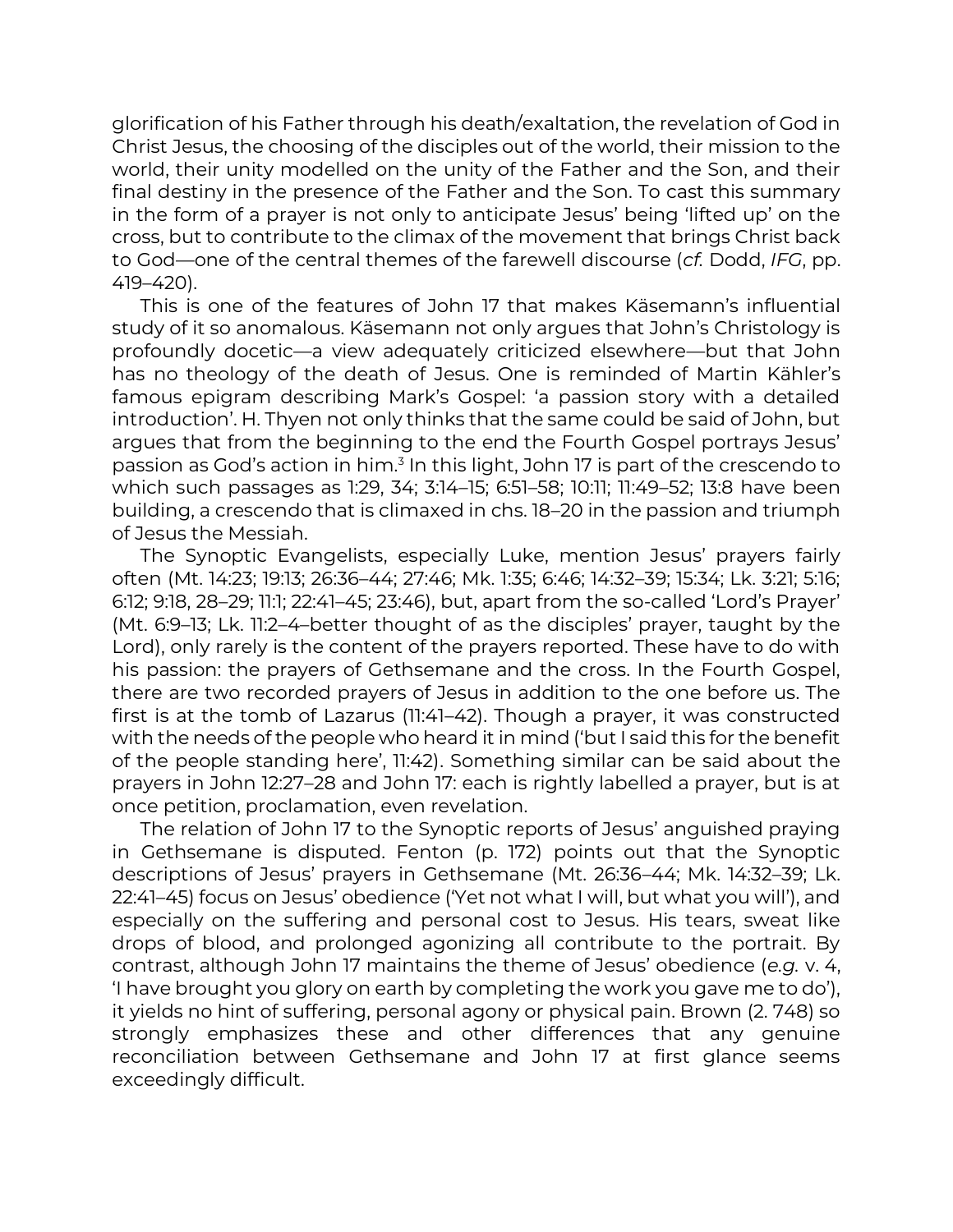A more sympathetic reading both of the Synoptics and of John suggests several compelling points of connection. If the prayers of John 12:27–28 (*cf.* notes) and John 17 are put together, Jesus' obedience and his suffering coalesce. Psychologically it is altogether convincing that as he approached the cross Jesus should betray both resolution and horror, both filial obedience and personal agony. Both strands are found in John and in the Synoptics. For instance, if Luke records the anguish of Gethsemane (Lk. 22:41–45), he also insists, 'As the time approached for him to be taken up to heaven, Jesus resolutely set out for Jerusalem' (Lk. 9:51). The Synoptists, after all, are the ones who report Jesus' determined 'not as I will, but as you will' (Mt. 26:39; Mk. 14:36; Lk. 22:42).

Nor is there good reason to think that John 17 is the Evangelist's theological expansion of the last element of the petition 'Glorify your name!' (12:28), or a creative re-creation of the 'Gethsemane' prayers placed in a different location. However much the different Evangelists chose to emphasize distinct aspects of our Lord's prayers, and reported those prayers in their own idiom, it is surely too much to be asked to believe that Jesus prayed only once on his way to the cross. Did he wait for Gethsemane, as it were, before he got around to the business of prayer, thereby inciting the Evangelists, who were clearly more spiritual than their Master, to manufacture their own prayers and place them on Jesus' lips at discrete intervals in their narratives?

At least from the time of David Chytraeus (1530–1600), John 17 has commonly been referred to as Jesus' 'high priestly prayer'. The designation is not unfitting, inasmuch as Jesus prays for others in a distinctly mediatorial way—a priestly task—while he prays for himself with his self-oblation in view (vv. 5, 19). Even so, sacrificial language is not strong; more importantly, Christians have often thought of Christ's 'high priestly ministry' in terms of his post-ascension intercession (*e.g.* Rom. 8:34; Heb. 7:25; 1 Jn. 2:1), while this chapter finds Christ praying on the way to the cross. Others have favoured 'Jesus' Prayer of Consecration', the consecration of Jesus to death and glorification, and of the disciples to mission and unity (*e.g.* Westcott, 2. 238; Hoskyns, p. 494). On the other hand, the theme of consecration by no means exhausts the prayer's themes, some of which are better explored under the (admittedly more generic) title adopted here.<sup>6</sup>

Of the many outlines that have been proposed for this chapter, the most widely adopted one is as follows: Jesus prays for himself (w. 1–5), for his disciples (vv. 6–19), and for the church (vv. 20–26). Some prefer to link vv. 6–8 with the first section rather than with the second. Others divide the last section into two: vv. 20–23, Jesus prays that all believers may be one; vv. 24–26, Jesus prays that all believers may be perfected so as to see Jesus' glory. Other schemes are still more complicated. The following exposition adapts the outline followed by Schnackenburg (3. 167–169) and Beasley-Murray (pp. 295–296).

#### *1. Jesus prays for his glorification (17:1–5)*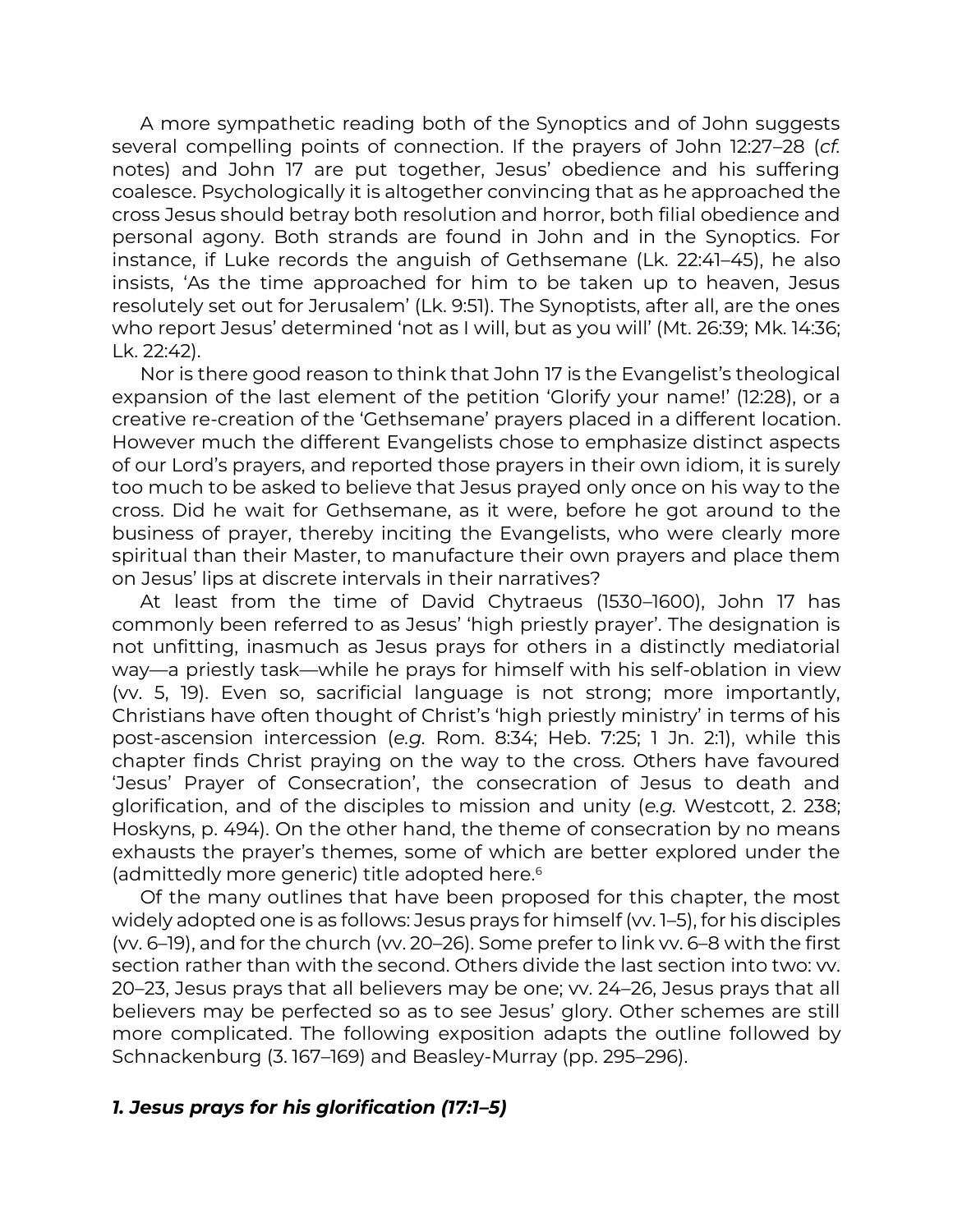**17:1**. *After Jesus said this* links John 17 to the farewell discourse of John 14– 16. As in the prayer recorded in 11:41, Jesus raises his eyes to heaven. In a book which makes so much of 'Son' Christology (*cf.* especially 5:16–30) it is altogether natural for Jesus to address God as *Father* (*cf.* 11:41; 12:27), even as he has constantly referred to him in that way. Farther on in the prayer, 'Father' gives way to 'Holy Father' (v. 11) and 'Righteous Father' (v. 25).

Repeatedly throughout the Gospel we are told that the 'hour' has not yet come (2:4; 7:6, 8, 30; 8:20). From the time 'some Greeks' (12:20) try to see him, the hour is impending, it 'has come' (12:23, 27–28, 31–32; 13:1, 31). The *time* (*hōra*, 'hour') is the appointed time for Jesus' death/exaltation, for his glorification. That God's appointed hour has arrived does not strike Jesus as an excuse for resigned fatalism, but for prayer: precisely *because* the hour has come for the Son to be glorified, he prays that the glorification might take place. This is God's appointed hour; let God's will be done—indeed, Jesus prays that his Father will accomplish the purpose of this appointed hour. As so often in Scripture, emphasis on God's sovereignty functions as an incentive to prayer, not a disincentive.

Although Jesus prays for himself in vv. 1–5, his praying is scarcely analogous to what we do when we pray for ourselves (*cf.* Carson, *FWD*, p. 182). There is but one petition: *Glorify your Son* (*cf.* also v. 5). For the general thought, *cf.* notes on 12:23; on the 'glory' of the Son, *cf.* notes on 1:14. The associations here are complex. The verb 'to glorify' can mean 'to praise, to honour', and something of that meaning is suggested by the fact that God's purpose is that all should honour the Son even as they honour the Father (5:23). The very event by which the Son was being 'lifted up' in horrible ignominy and shame was that for which he would be praised around the world by men and women whose sins he had borne. But in this context the primary meaning of 'to glorify' is 'to clothe in splendour', as v. 5 makes clear. The petition asks the Father to reverse the self-emptying entailed in his incarnation and to restore him to the splendour that he shared with the Father before the world began. The cross and Jesus' ascension/exaltation are thus inseparable. The hideous profanity of Golgotha means nothing less than the Son's glorification. That Jesus should pray that the Father might glorify the Son is therefore also a moving expression of his own willingness to obey the Father even unto death (*cf.* notes on v. 19).

From Jesus' perspective, even the glorification of the Son is not an end in itself. Jesus offers his petition (he says) in order *that your Son may glorify you*. As he seeks not the praise of men but the glory that comes from the only God (5:44), so Jesus seeks by his own glorification nothing less than the glory of his Father (*cf.* notes on 13:31–32). The distinctions between the Father and the Son that are so carefully maintained in the Fourth Gospel (*e.g.* 5:19–30; 12:20ff.; *cf.* 1:1b) happily give way on occasion to frank confessions of Jesus' deity (1:1c, 18; 8:58; 14:10; 20:28), so it is not entirely surprising that Jesus' crucifixion and exaltation issue not only in his own glorification but that of his Father as well. God is clothed in splendour as he brings about this death/exaltation of his Son.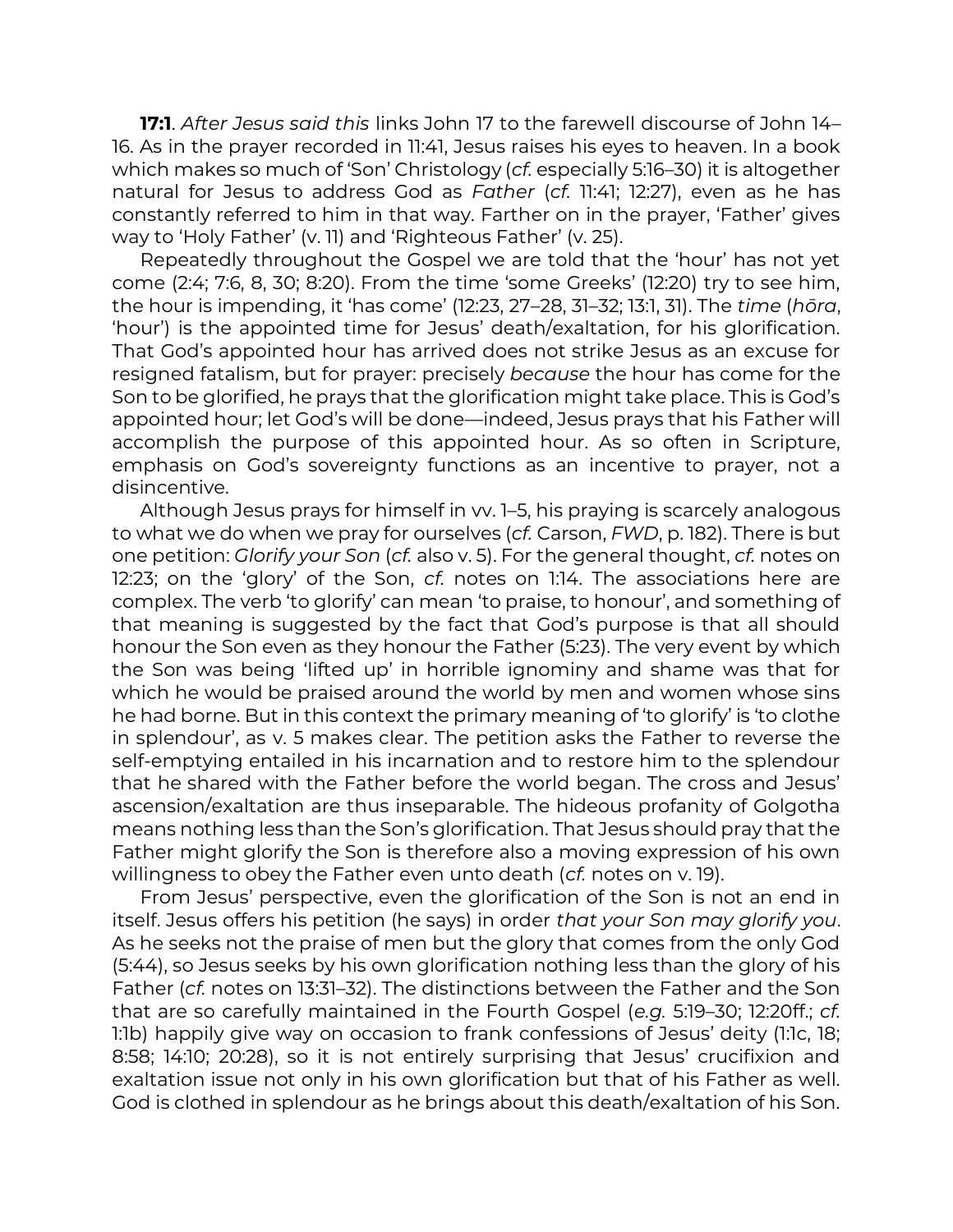**17:2**. The first word of v. 2 in the Greek text is *kathōs*, better rendered 'just as' than 'for'. In other words, v. 2 establishes the ground for the petition of v. 1b, and does so by establishing an analogical pattern. This can be schematized as follows:

All of v. 2 is the ground for v. 1b, but there are important horizontal parallels that can be observed in this schematization. The first part of v. 2 is best understood as referring to God's pre-temporal decision to give his Son authority (*exousia*; *cf.* notes on 1:12) over all people (*pasēs sarkōs*, lit. 'all flesh', a common Jewish way of referring to all of humanity). This is not the authority Jesus enjoys inherent in his being the Son, making the Father's gift of authority equivalent to the fact that the Father is the *fons divinitatis*, the source of deity, of the Son; for if that were in view, it is hard to see how it could serve as the basis for the prayer of v. 1b. Nor does v. 2a proleptically refer to the gift of authority the Father grants the Son consequent upon the Son's obedience unto death: again, it is hard to see how that still future grant could serve as the *ground* for the petition of v. 1. Rather, v. 2b refers to the Father's gift, *in eternity past*, of authority over all humanity, on the basis of the Son's *prospective* obedient humiliation, death, resurrection and exaltation. It is nothing less than the redemptive plan of God, for the second part of the verse makes the purpose of this grant clear: it is that the Son might give eternal life to those the Father has given him.

Thus, when Jesus petitions his Father to glorify the Son (v. 1b), he does so on the basis of the Father's pre-temporal plan to give all authority to the Son as a function of the Son's triumphant cross-work and exaltation. Jesus asks that he might be glorified in order that he might in turn glorify the Father (v. 1b) which is congruent with the purpose clause in v. 2. As the Father is glorified before human beings, so they are brought to faith in the Son and in the one who sent him, and gain the eternal life that was the purpose of the grant of authority given to the Son. *Cf.* the numerous points of contact with Romans 1:1– 5.

Although the grant of authority is 'over all people', the *purpose* of the grant is that those whom the Father has given to the Son might have eternal life. As in 6:37 and elsewhere, they are collectively grouped into a neuter plural (*pan ho*, lit. 'all which'), even while their individuality is preserved by the pronoun *autois* (lit. 'that he might give eternal life *to them*'). There is no embarrassment whatsoever between the assertion that God's sovereign purposes extend to the election of those who will be redeemed, and the twin assumptions that God's love extends to the 'world' (*cf.* notes on 1:9; 3:16), and that those who reject God's mercy stand under his wrath (3:36; *cf.* Carson, especially pp. 163–198). In Synoptic categories, this grant of universal authority to the Son is nothing less than the universal sovereignty of God, the universal kingdom of God, which is mediated exclusively through Christ once the cross, the resurrection and the exaltation have occurred (Mt. 28:18; *cf.* 1 Cor. 15:27–28). Everything and everyone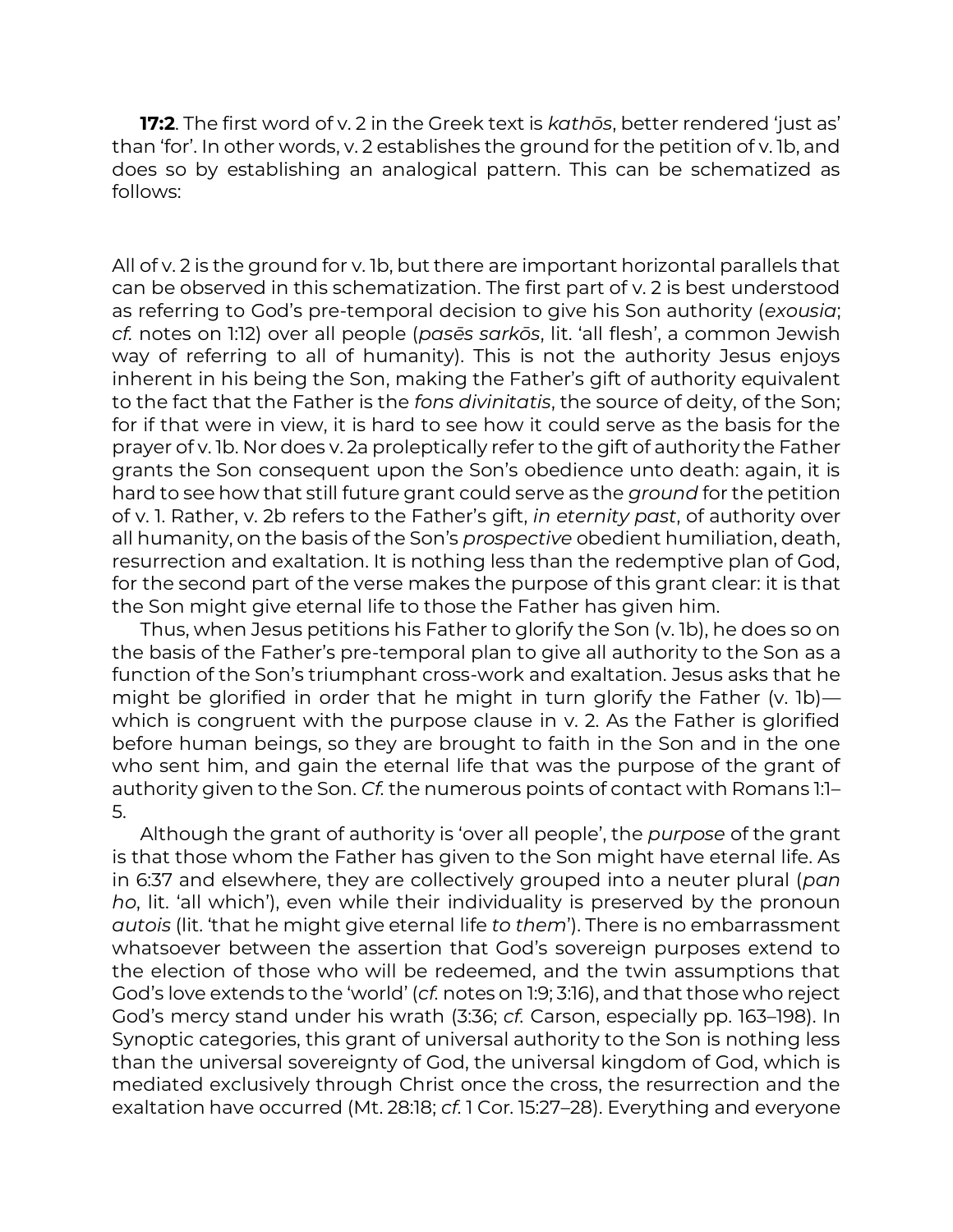in the universe is subject to this kingdom, whether the point is acknowledged or not. The saving subset of this universal reign, the 'kingdom' which one 'enters' only by the new birth (3:3, 5; *cf.* Mt. 7:21–23; 13:24–30), is the dynamic equivalent of that peculiar exercise of the Son's authority that issues in eternal life for all those the Father has given to the Son (*cf.* also 5:21–27). On 'eternal life', *cf.* notes on 1:4; 3:15.

**17:3**. Many commentators treat v. 3 as a parenthesis to the argument, a tangential explanation of 'eternal life' introduced in v. 2. Barrett (p. 503) says it is the sort of material that would have been included in a footnote, had that orthographical device been available to the Evangelist. But if the links between v. 1 and v. 2, suggested above, fairly represent the flow of thought, then v. 3 constitutes a natural progression (*cf.* Ritt, pp. 345–353). The gift of authority to the Son, consequent upon his death and exaltation, has as its end that all those whom the Father has given to the Son should be given eternal life (v. 2). Otherwise put, the glorification of the Son entails the glorification of God (v. 1) *i.e.* God is clothed in splendour in the eyes of those who perceive what has been achieved by God himself in the cross, resurrection and exaltation of his Son. To see God's glory, to be given eternal life—these are parallel, and, lest the reader miss the point, the two themes are drawn together in v. 3. Eternal life turns on nothing more and nothing less than knowledge of the true God. Eternal life is not so much everlasting life as personal knowledge of the Everlasting One.

Many religions tie eternal life to the knowledge of God or of gods. Long lists of partial parallels to various sources are cited in the larger commentaries. But the closest parallels are found in the Old Testament. We have already observed that an integral element of the promised new covenant is that all of God's new covenant people, from the least to the greatest, would know him personally, and without an intermediary so typical of the old covenant relationships (Je. 31:34; Heb. 8:11; *cf.* notes on Jn. 3:5). God's people are destroyed from lack of knowledge (Ho. 4:6); conversely, Habakkuk foresees a time when 'the earth will be filled with the knowledge of the glory of the LORD, as the waters cover the sea' (Hab. 2:14). We are to 'acknowledge him' (lit. '*know* him'), and 'he will direct [our] paths' (Pr. 3:6); 'the LORD is your life' (Dt. 30:20). To know God is to be transformed, and thus to be introduced to a life that could not otherwise be experienced.

This is not knowledge of 'the divine' in some pantheistic or merely utilitarian sense. This is knowledge of *the only true God* (*cf.* 5:44; 1 Thes. 1:9; 1 Jn. 5:20). But because this one true God has supremely revealed himself in the person of his Son (1:18), knowledge of God cannot be divorced from knowledge of Jesus Christ. Indeed, knowledge of Jesus Christ, whom God has sent, is the ultimate access to knowledge of God (*cf.* 14:7; 20:31; especially Mt. 11:27). Nor is this knowledge of God and of Jesus Christ merely intellectual, mere information (though it invariably includes information). In a Gospel that ranks belief no less central than knowledge to the acquisition of eternal life (3:16; 20:31), it is clear